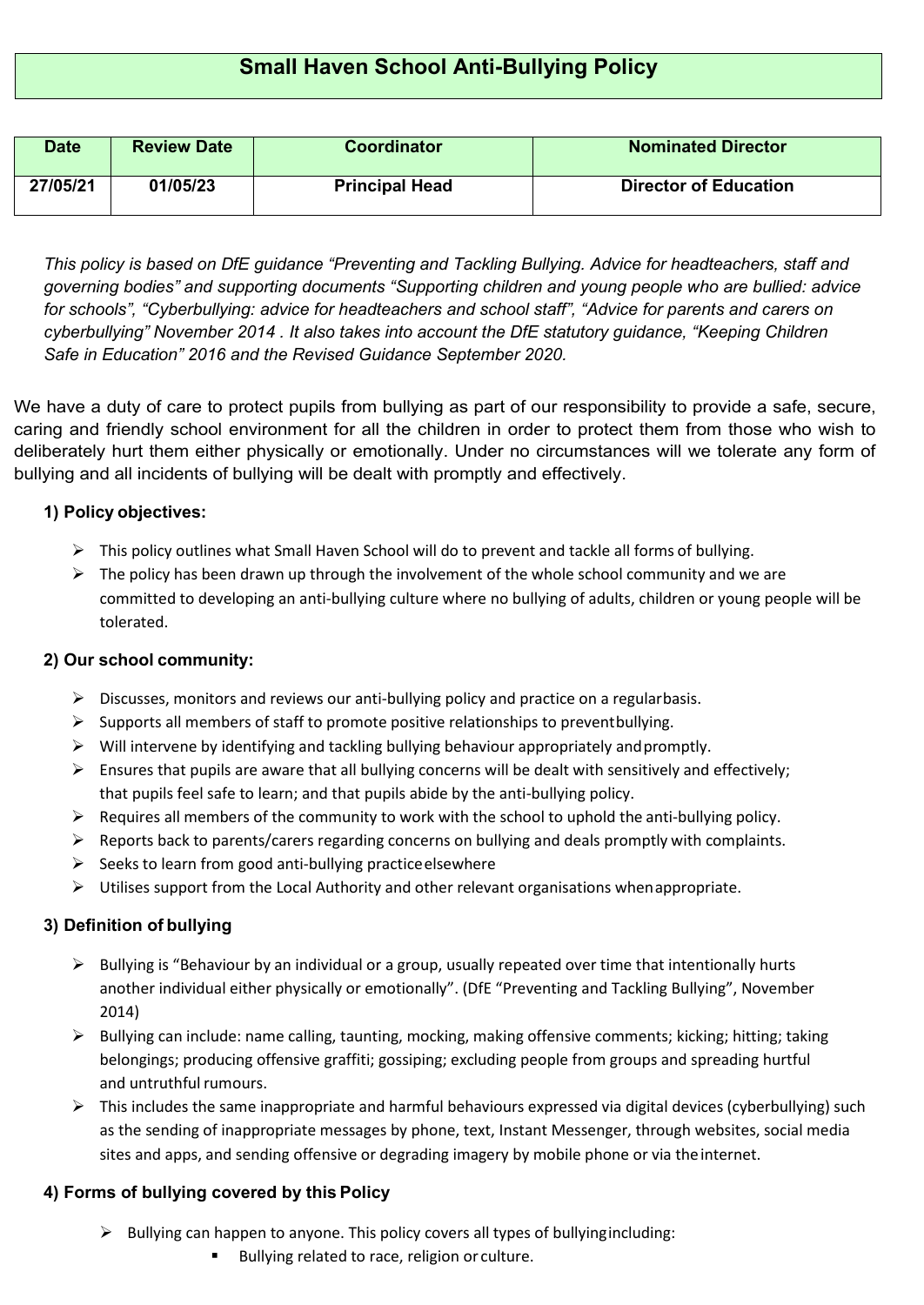- Bullying related to SEND (Special Educational Needs or Disability).
- Bullying related to appearance or physical/mental health conditions.
- Bullying related to sexual orientation (homophobic bullying).
- Bullying of young carers, children in care or otherwise related to home circumstances.
- **Sexist, sexual and transphobic bullying.**
- Bullying via technology, known as online or cyberbullying.

# **5) Preventing, identifying and responding tobullying**

- $\triangleright$  The school community will:
	- Create and support an inclusive environment which promotes a culture of mutual respect, consideration and care for others which will be upheld by all.
	- Work with staff and outside agencies to identify all forms of prejudice-drivenbullying.
	- Actively provide systematic opportunities to develop pupils' social and emotional skills, including their resilience.
	- Recognise that bullying can be perpetrated or experienced by any member of the community, including adults and children (peer on peer abuse).
	- **Provide a range of approaches for pupils, staff and parents/carers to access** support and report concerns.
	- Challenge practice which does not uphold the values of tolerance, nondiscrimination and respect towards others.
	- **EXP** Consider all opportunities for addressing bullying in all forms throughout the curriculum and supported with a range of approaches such as through displays, assemblies, peer support and the school/student council.
	- Regularly update and evaluate our approaches to take into account the developments of technology and provide up-to-date advice and education to all members of the community regarding positive online behaviour.
	- Train all staff including teaching staff, support staff including administration staff to identify all forms of bullying, follow the school policy and procedures (including recording and reportingincidents).
	- **Proactively gather and record concerns and intelligence about bullying incidents** and issues so as to effectively develop strategies to prevent bullying from occurring.
	- Take appropriate, proportionate and reasonable action, in line with existing school policies, for any bullying bought to the school's attention which involves or effects pupils even when they are not on school premises, for example when using school transport or online etc.
	- Actively create "safe spaces" for vulnerable children and youngpeople.
	- Use a variety of techniques to resolve the issues between those who bully and those who have been bullied.
	- Work with other agencies and the wider school community to prevent and tackle concerns.
	- **EXECEDER 1** Celebrate success and achievements to promote and build a positive schoolethos.
	- Be encouraged to use technology, especially mobile phones and social media positively and responsibly.

# **6) Involvement of pupils**

We will:

Regularly canvas children and young people's views on the extent and nature of bullying. Ensure that all pupils know how to express worries and anxieties aboutbullying. Ensure that all pupils are aware of the range of sanctions which may be applied against those engaging in bullying.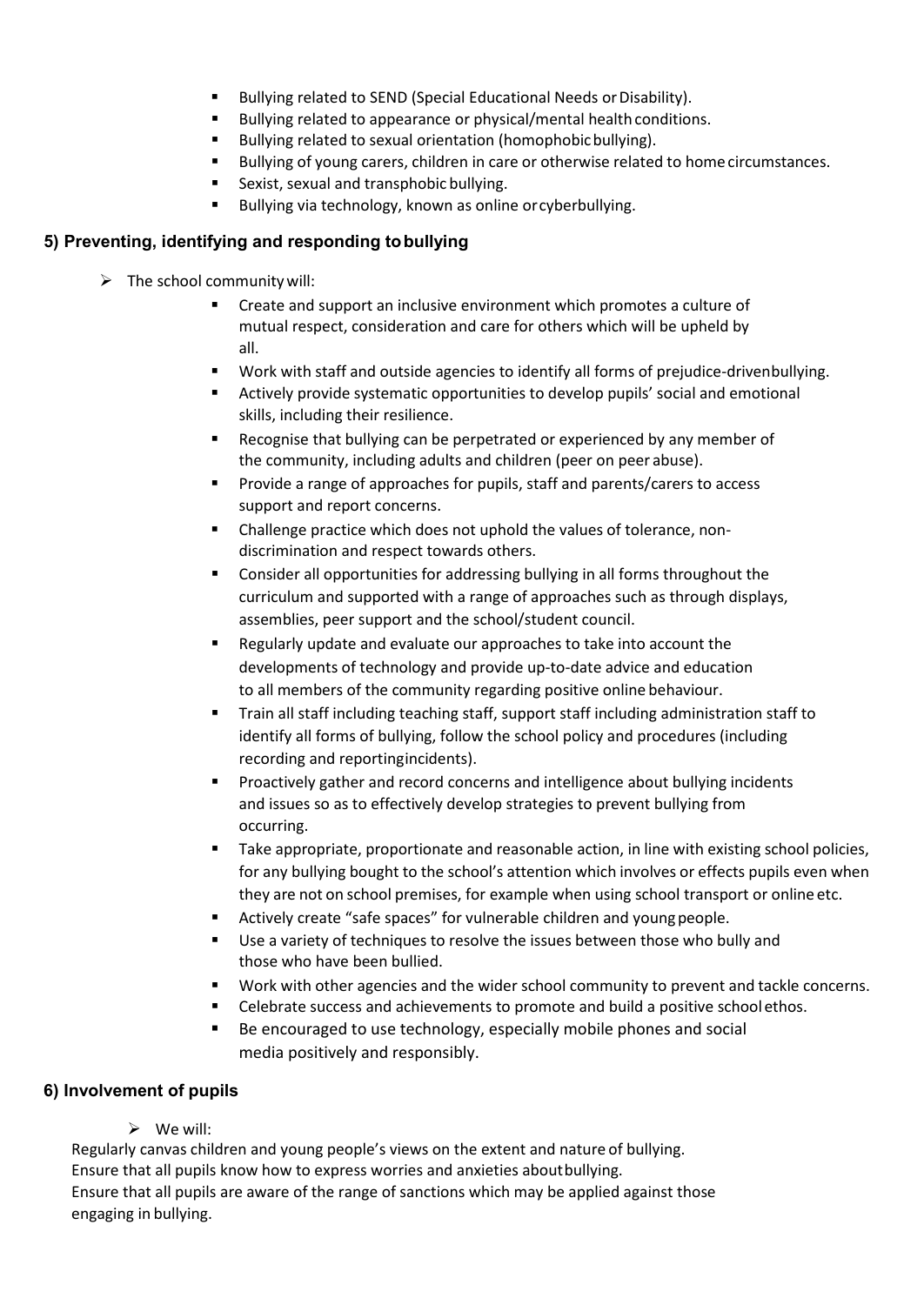Involve pupils in anti-bullying campaigns in schools and embedded messages in the wider school curriculum.

Publicise the details of help lines and websites.

Offer support to pupils who have been bullied and to those who are bullying in order to address the problems they have.

## **7) Liaison with parents and carers**

- $\triangleright$  We will:
- $\triangleright$  Make sure that key information (including policies and named points of contact) about bullying is available to parents/carers in a variety offormats.
- $\triangleright$  Ensure that all parents/carers know who to contact if they are worried aboutbullying.
- Ensure all parents/carers know about our complaints procedure and how to use it effectively to raise concerns in an appropriatemanner.
- $\triangleright$  Ensure all parents/carers know where to access independent advice about bullying.
- $\triangleright$  Work with all parents/carers and the local community to address issues beyond the school gates that give rise to bullying.
- $\triangleright$  Ensure that parents work with the school to role model positive behaviour for pupils, both on and offline.

# **8) Links with other school policies and practices**

- $\triangleright$  This Policy links with a number of other school policies, practices and action plans including:
- Behaviour and discipline policy
- Complaints policy
- Safeguarding and child protection policies
- Confidentiality policy
- Online Safety and Acceptable Use Policies(AUPs)
- Curriculum Policies such as PSHE and citizenship andcomputing
- Mobile phone and social media policies
- Searching and confiscation

# **9) Links to legislation**

- $\triangleright$  There are a number of pieces of legislation which set out measures and actions for schools in response to bullying as well as criminal and civil law. These may include (but are not limited to):
- The Education and Inspection Act 2006, 2011
- The Equality Act 2010
- The Children Act 1989
- Protection from Harassment Act 1997
- The Malicious Communications Act 1988
- Public Order Act 1986
- The Computer Misuse Act 1990

## **10) Responsibilities**

- $\triangleright$  It is the responsibility of:
- The Principal Head to communicate the policy to the school community and to ensure that disciplinary measures are applied fairly, consistently andreasonably.
- School Directors to take a lead role in monitoring and reviewing this policy.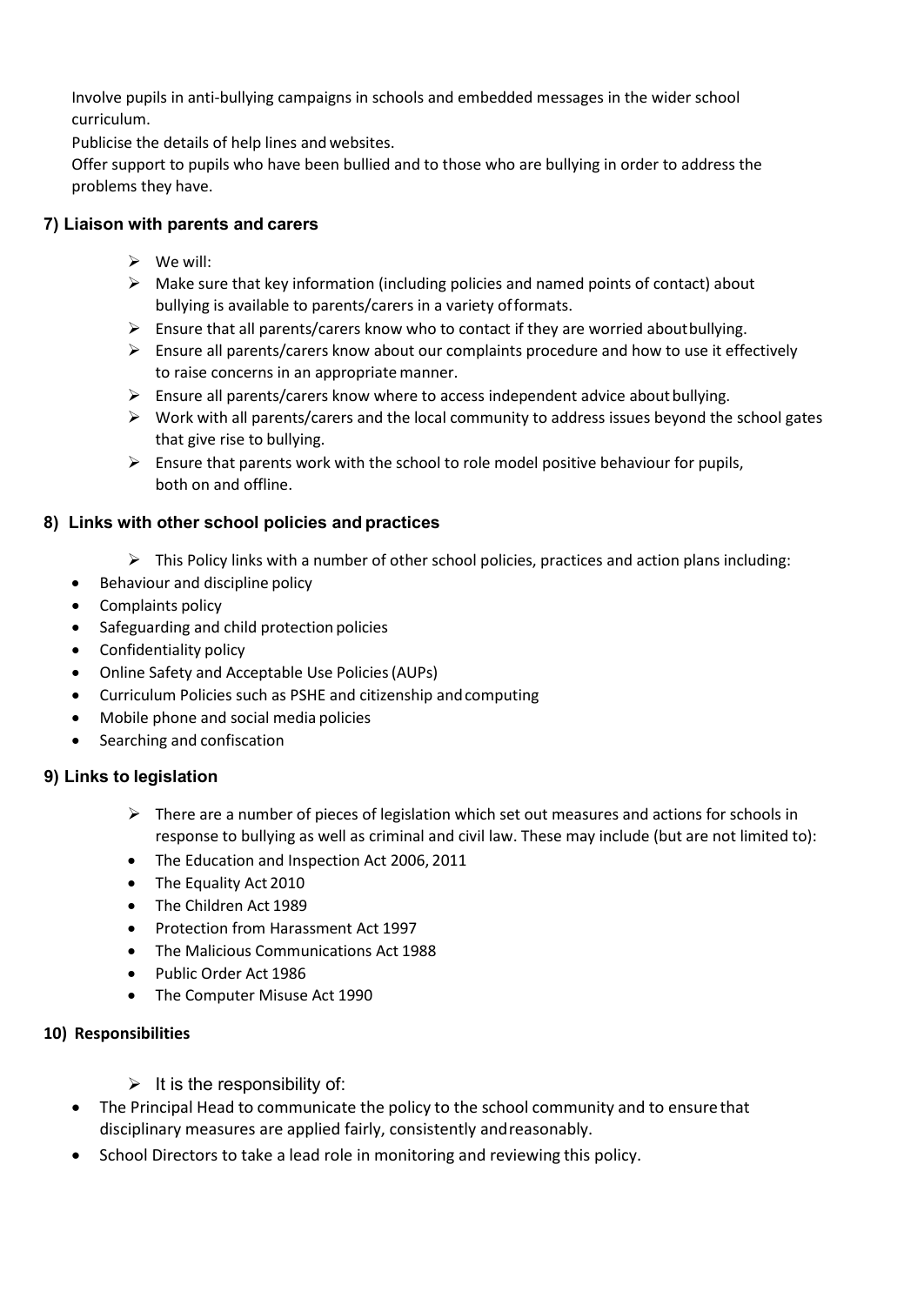- Directors, the Principal Head, Middle Managers, Teaching and Non- Teaching staff to be aware of this policy and implement it accordingly.
- Staff to support and uphold the policy.
- Parents/carers to support their children and work in partnership with theschool.
- Pupils to abide by the policy.

# **Dealing with Bullying Incidents**

The following steps may be taken when dealing with all incidents of bullying reported to the school:

- If bullying is suspected or reported, the incident will be dealt with immediately by the member of staff who has been approached.
- A clear and precise account of the incident will be recorded and given to the principal head (designated safeguarding lead).
- The principal head will interview all parties involved and will record the incident in accordance with school procedures.
- Teachers and other relevant members of staff will be kept informed as appropriate.
- When responding to cyberbullying concerns the school will take all available steps to identify the bully, including looking at the school systems, identifying and interviewing possible witnesses, and contacting the service provider and the police, if necessary.
	- $\circ$  If content posted online is offensive or inappropriate, and the person or people responsible are known, then the school will ensure that they understand why the material is unacceptable or offensive and will request that they remove it.
	- $\circ$  If a criminal offence has been committed then the police may need to be involved to enable the service provider to look into the data of another user or to respond to credible threats ofharm.
- Where the bullying takes place outside of the school site (including cyberbullying) then the school will ensure that the concern is investigated and that appropriate action is taken in accordance with the school's behaviour and discipline policy.
- Parents/carers of all children involved will be kept informed.
- Sanctions will be used as appropriate and in consultation with all parties concerned.
- If necessary and appropriate, the police (if a criminal offence has been committed) or other local services (including children's social care where a child is felt to be at risk of significant harm) will be consulted or involved.

## *Supporting Pupils*

*Pupils who have been bullied will be supported by:*

- Offering an immediate opportunity to discuss the experience with their teacher or a member of staff of their choice.
- Being advised to keep a record of the bullying as evidence and discuss how respond to concerns and build resilience as appropriate.
- Reassuring the pupil and providing continuous support.
- Restoring self-esteem and confidence.
- Working with the wider community and local/national organisations to provide further or specialist advice and guidance.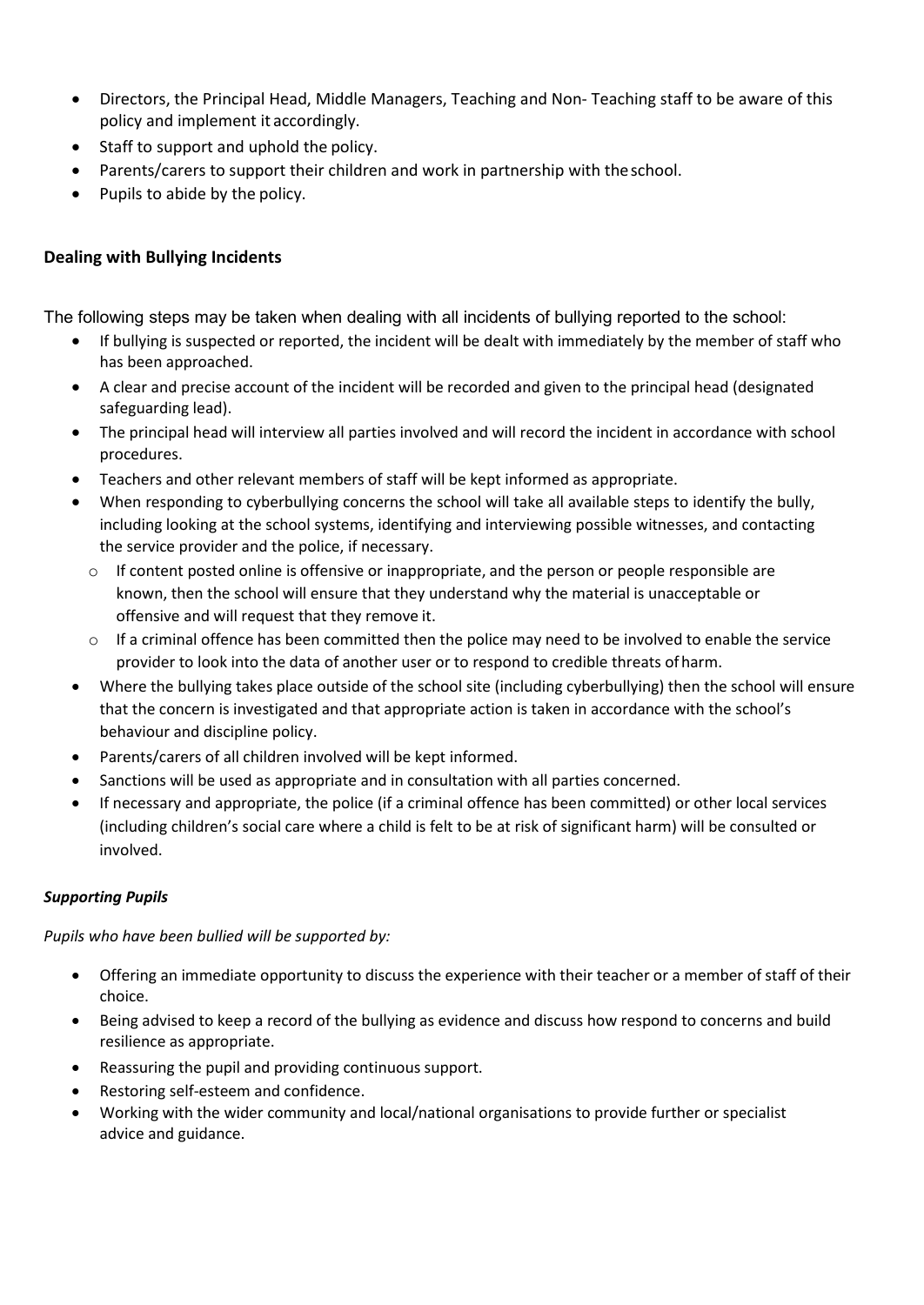#### *Pupils who have bullied will be helped by:*

- Discussing what happened and establishing the concern and the need to change.
- Informing parents/carers to help change the attitude and behaviour of the child.
- Providing appropriate education and support.
- If online, requesting that content be removed and reporting accounts/content to service provider.
- Sanctioning in line with school behaviour/discipline policy. This may include official warnings, detentions, removal of privileges (including online access when encountering cyberbullying concerns), fixed-term and/or permanent exclusions.
- Speaking with police or local services.

# **Supporting Adults**

*Adults (staff and parents) who have been bullied or affected will be supported by:*

- Offering an immediate opportunity to discuss the concern with the designated Principal Head (safeguarding lead).
- Being advised to keep a record of the bullying as evidence and discuss how respond to concerns and build resilience as appropriate.
- Where the bullying takes place outside of the school site (including online) then the school will ensure that the concern is investigated and that appropriate action is taken in accordance with the schools behaviour and discipline policy.
- If the bullying takes place online, supported those affected by reporting content and/or accounts to the service provider as appropriate.
- Reassuring and offering appropriate support.
- Working with the wider community and local/national organisations to provide further orspecialist advice and guidance.

## *Adults (staff and parents) who have bullied will be helped by:*

- Discussing what happened with a senior member of staff and establishing the concern.
- Clarifying the schools official procedures for complaints or concerns.
- If online, requesting that content be removed.
- Instigating disciplinary, civil or legal action.

# **11) Monitoring and review, putting policy intopractice:**

- The Principal Head will report on a regular basis to the Directors on incidents of bullying and outcomes.
- The school will ensure that they regularly monitor and evaluate mechanisms to ensure that the policy is being consistently applied.
- Any issues identified will be incorporated into the school's action planning.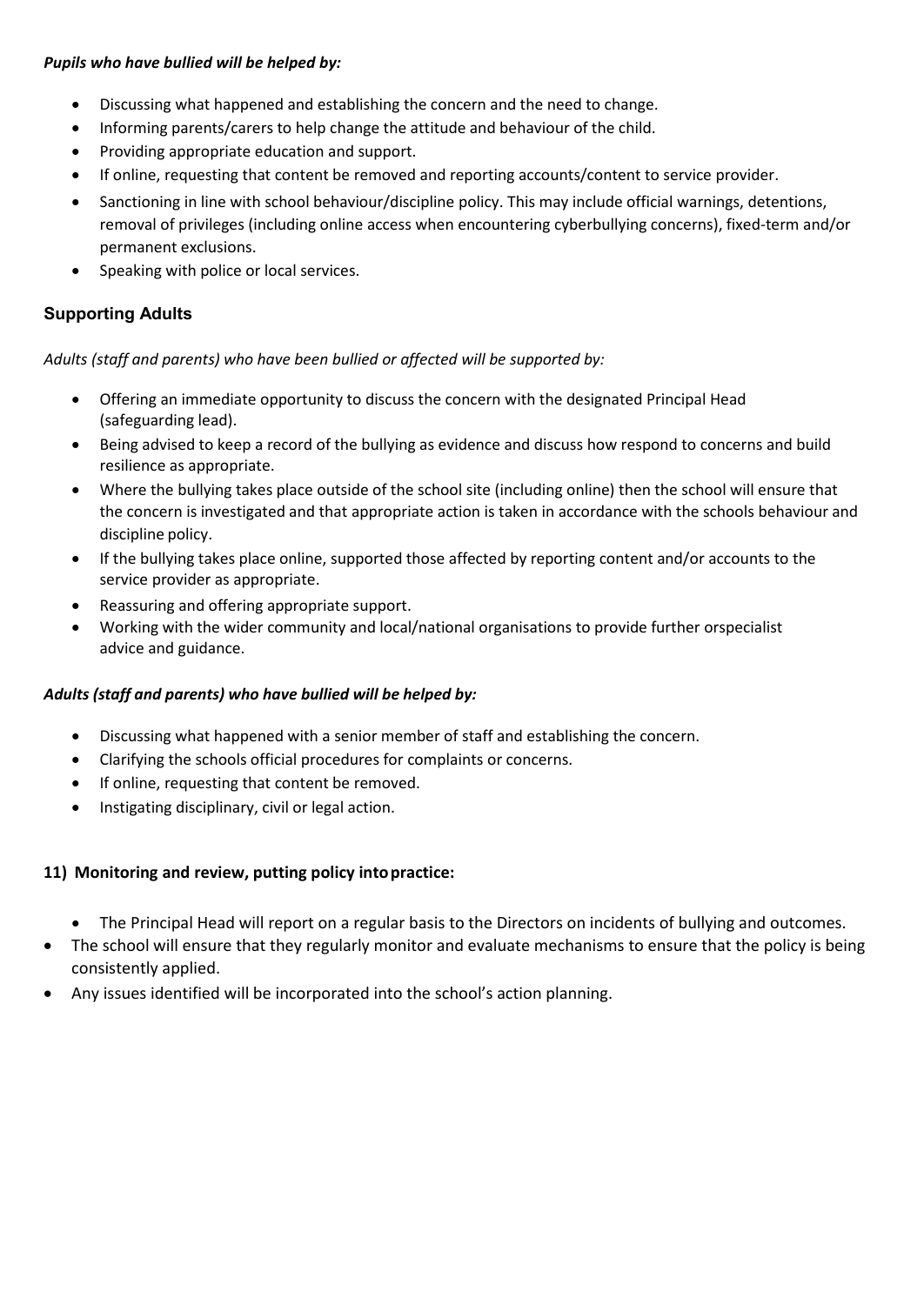# **Supporting Organisations and Guidance**

| _Anti-Bullying Alliance: <u>www.anti-bullyingalliance.org.uk</u>                     |  |  |
|--------------------------------------------------------------------------------------|--|--|
| Childline: www.childline.org.uk                                                      |  |  |
| DfE: "Preventing and Tackling Bullying. Advice for headteachers, staff and governing |  |  |
| bodies", and "Supporting children and young people who are bullied: advice for       |  |  |
| schools" November 2014:                                                              |  |  |
| https://www.gov.uk/government/publications/preventing-and-tackling-bullying          |  |  |
| DfE: "No health without mental health":                                              |  |  |
| https://www.gov.uk/government/publications/no-health-without-mental-                 |  |  |
| health-a-cross-government-outcomes-strategy                                          |  |  |
| ∏Family Lives: <u>www.familylives.org.uk</u>                                         |  |  |
| Kidscape: www.kidscape.org.uk                                                        |  |  |
| MindEd: www.minded.org.uk                                                            |  |  |
| NSPCC: www.nspcc.org.uk                                                              |  |  |
| PSHE Association: www.pshe-association.org.uk                                        |  |  |
| Restorative Justice Council: www.restorativejustice.org.uk                           |  |  |
| The Diana Award: www.diana-award.org.uk                                              |  |  |
| Victim Support: www.victimsupport.org.uk                                             |  |  |
| □ Young Minds: www.youngminds.org.uk                                                 |  |  |
| Young Carers: www.youngcarers.net                                                    |  |  |
| <b>Cyberbullying</b>                                                                 |  |  |
| Childnet International: www.childnet.com                                             |  |  |

□Digizen: [www.digizen.org](http://www.digizen.org/)

□Internet Watch Foundation: [www.iwf.org.uk](http://www.iwf.org.uk/)

Think U Know: [www.thinkuknow.co.uk](http://www.thinkuknow.co.uk/)

□ UK Safer Internet Centre: [www.saferinternet.org.uk](http://www.saferinternet.org.uk/)

## **LGBT**

EACH[: www.eachaction.org.uk](http://www.eachaction.org.uk/)

□Pace: [www.pacehealth.org.uk](http://www.pacehealth.org.uk/)

Schools Out[: www.schools-out.org.uk](http://www.schools-out.org.uk/)

Stonewall: [www.stonewall.org.uk](http://www.stonewall.org.uk/)

## **SEND**

Changing Faces: [www.changingfaces.org.uk](http://www.changingfaces.org.uk/)

Mencap: [www.mencap.org.uk](http://www.mencap.org.uk/)

DfE: SEND code of practice: [https://www.gov.uk/government/publications/send](https://www.gov.uk/government/publications/send-code-of-practice-0-to-25)[code-of-practice-](https://www.gov.uk/government/publications/send-code-of-practice-0-to-25) [0-to-25](https://www.gov.uk/government/publications/send-code-of-practice-0-to-25)

#### **Racism and Hate**

□Anne Frank Trust[: www.annefrank.org.uk](http://www.annefrank.org.uk/)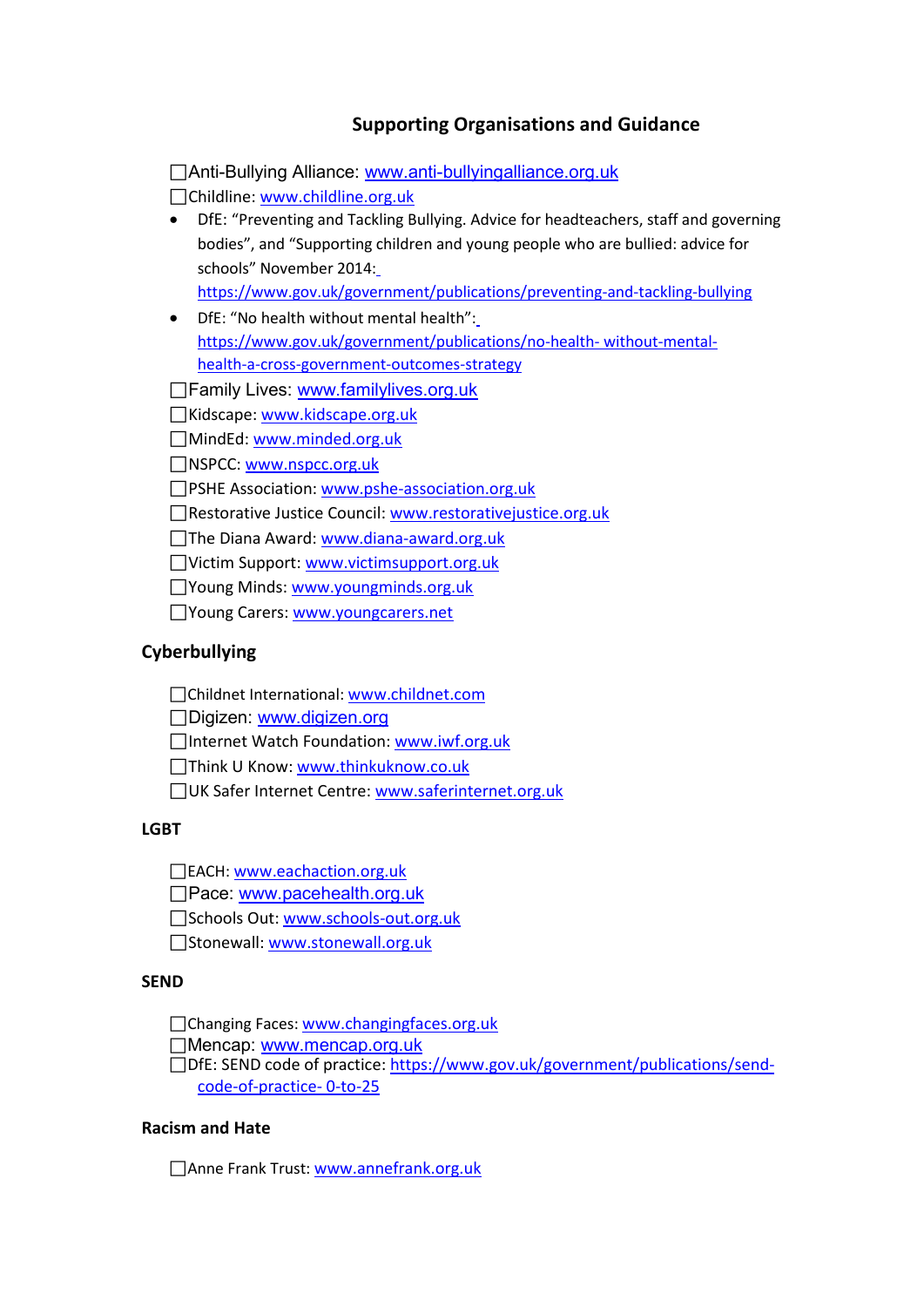□Kick it Out: [www.kickitout.org](http://www.kickitout.org/)

Report it: [www.report-it.org.uk](http://www.report-it.org.uk/)

Stop Hate: [www.stophateuk.org](http://www.stophateuk.org/)

□Educate against Hate[: www.educateagainsthate.com/](http://www.educateagainsthate.com/)

□Show Racism the Red Card: [www.srtrc.org/educational](http://www.srtrc.org/educational)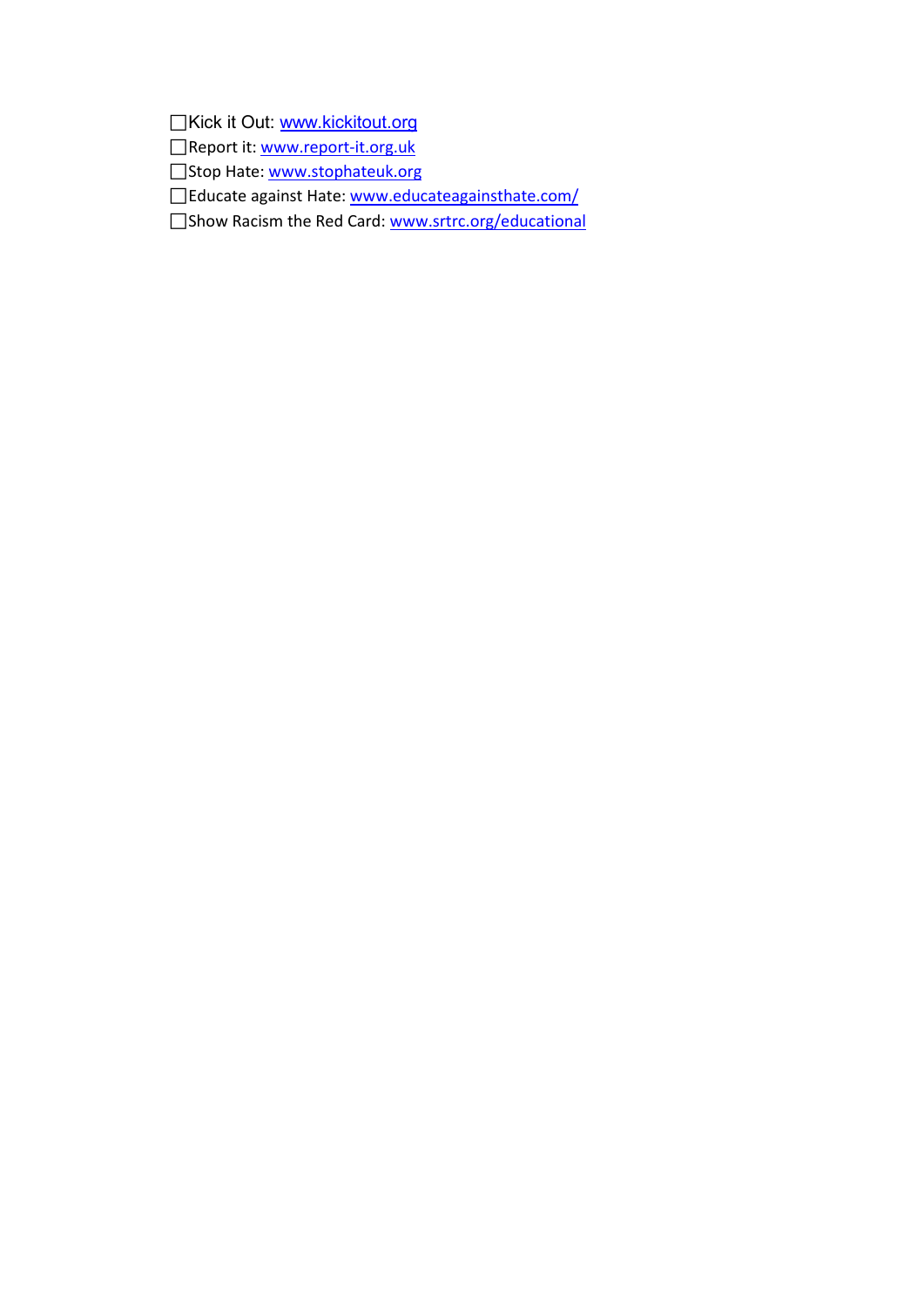# **Small Haven School Alleged Bullying Incident Report**

Not all incidents of deliberately hurtful behaviour can be defined as bullying. We do not use the word "bullying" for the general rough and tumble of school life. It is only bullying if it goes on and on.

| Date of Report:<br>Reported by:<br>Reported to: |  |
|-------------------------------------------------|--|
|-------------------------------------------------|--|

## **SECTION 1: DETAILS OF THOSE INVOLVED IN THE BULLYING**

Record details of each perpetrator and victim (if more than one).

| <b>VICTIM</b>  |      |        | PERPETRATOR                     |      |        |    |
|----------------|------|--------|---------------------------------|------|--------|----|
| Name:          |      |        | Name:                           |      |        |    |
| Class:         |      |        | Class:                          |      |        |    |
| Ethnicity:     |      |        | Ethnicity:                      |      |        |    |
| LAC:           | Yes  | No     | LAC:                            | Yes  | No     |    |
| Gender:        | Male | Female | Gender:                         | Male | Female |    |
| Repeat Victim: |      |        | Involved in Previous incidents? |      | - Yes  | No |

## **SECTION 2: TYPE OF BULLYING**

Location:

*What type of bullying occurred?*

| <b>Physical:</b><br>(hitting, kicking, taking belongings,<br>damaging personal property, intimidation,<br>serious fighting) | Verbal:<br>(name calling, insulting, making offensive<br>remarks, writing offensive graffiti) |
|-----------------------------------------------------------------------------------------------------------------------------|-----------------------------------------------------------------------------------------------|
| Indirect:<br>(cyberbullying, spreading nasty rumours,<br>exclusion from social group)                                       | <b>Other:</b> (please detail                                                                  |